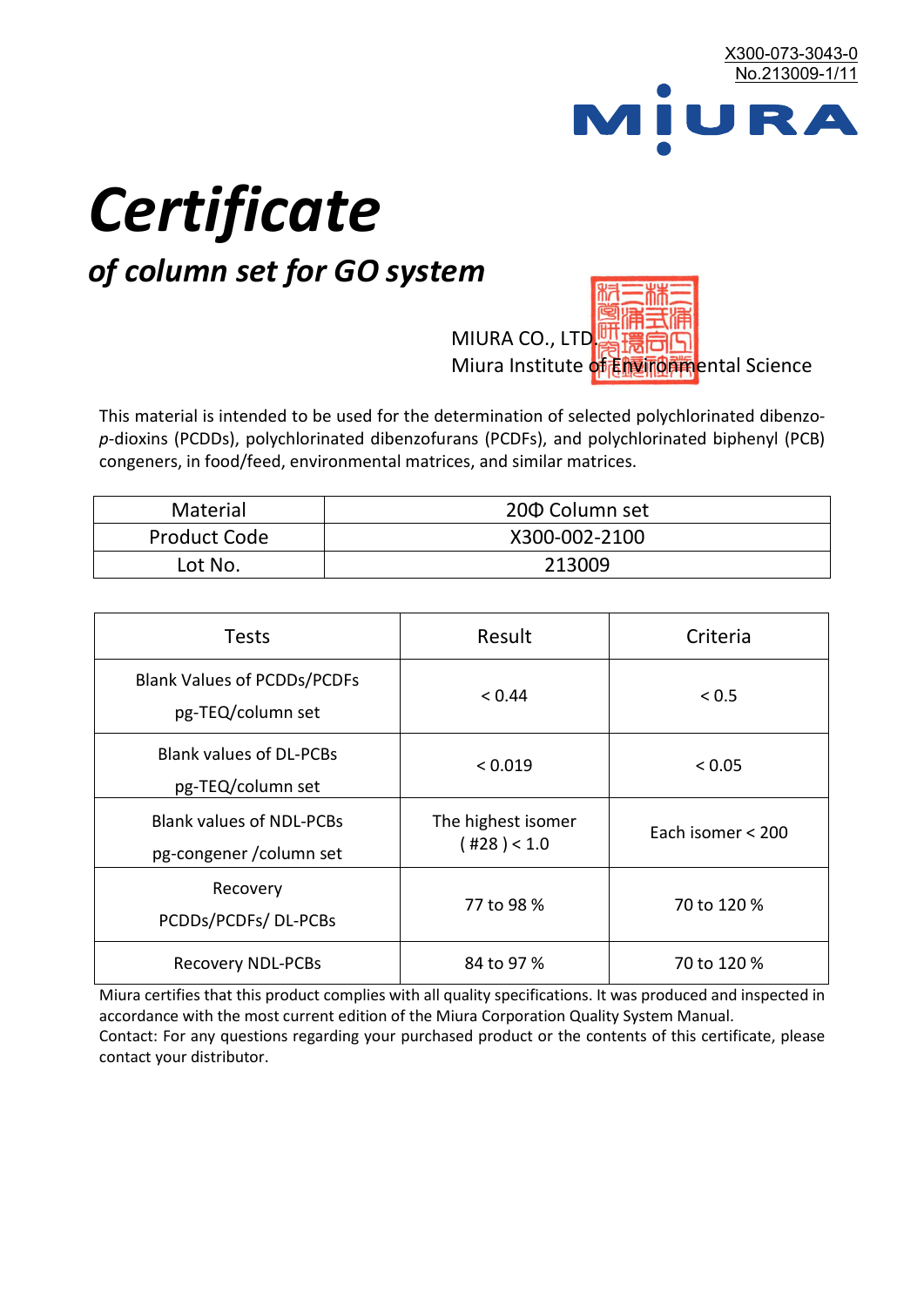### **DESCRIPTIONS**

**Lot Number:** The number mentioned on the labels on the column bag is the lot production number.

**Blank Level Values:** Blank level values, expressed as mass fractions (pg-TEQ per a column set), for selected PCB congeners, PCDD, and PCDF congeners are provided in Table 2. Blank level values are a reference value for which MIURA has the highest confidence in its accuracy, in that all known or suspected sources of bias have been investigated or taken into account (JIS K0311 or JIS K0312).

**Recovery Values (Sample):** Recovery values, expressed as percentages, are provided in Table 3 for selected mass labeled-PCB congeners, and selected mass labeled PCDD and PCDF congeners, based on selected mass labeled recovery standards added before GC-MS measurement. Recovery values meet EU regulations; however, the values meet the MIURA criteria for this certification, which are stricter than what is required by EU regulations.

#### **NOTICE AND WARNING TO USERS**

THE GO SYSTEM COLUMN SET IS INTENDED FOR DIOXIN ANALYTICAL USE ONLY, INCLUDING HAZARDOUS MATERIALS. BEFORE USE, READ THE SDS CAREFULLY; HANDLE PRODUCT AS A HAZARDOUS MATERIAL CAPABLE OF SKIN CORROSION AND/OR EYE DAMAGE.

#### **INSTRUCTIONS FOR STABILITY, STORAGE, AND USE**

**Stability and Storage:** The column set should be stored at room temperatures below 25 °C until use. It should not be frozen or exposed to sunlight or ultraviolet radiation. After removing from the bags, the contents should be used immediately, especially, because the concentration column (lower) "Alumina" can be deactivated under high-humidity. Storing of the removed column set is not recommended.

**Use:** If storing in a cold room or refrigerator, bring them to room temperature (let stand for approximately 30 min), remove water condensed on the surface of the bags. Carefully remove the bags to avoid damage of the column. Use the same lot number with one column set. For more information of column set refer to the operation manual.

#### **ANALYTICAL METHODS USED AT MIURA**

For preparation of blank test, several column sets chosen at random per lot production were allowed to reach ambient temperature; two types of the purification columns (upper: silver nitrate silica gel, and lower: sulfuric acid silica gel) were assembled, and 10 mL of n-hexane was added to wet the top of the column with the designated column cap and disposable syringe. Then, a known amount of internal standard solution (containing selected labeled PCB, PCDDs, and PCDFs congeners; as shown in Table 1) dissolved in 6 mL of n-hexane was added to the top of the column with disposable syringe, and the syringe was washed with 2 x 2 mL of n-hexane; the n-hexane was injected into the column again. Then, the purification columns assembled with the concentration columns (upper) and (lower) were set to the each system unit immediately. After two fractions (dioxin and PCB fractions) were obtained from each system unit, a known amount of the recovery standard solution was added to each concentration vessel. Finally, both fractions were concentrated using an evaporation system under nitrogen to 0.01 mL.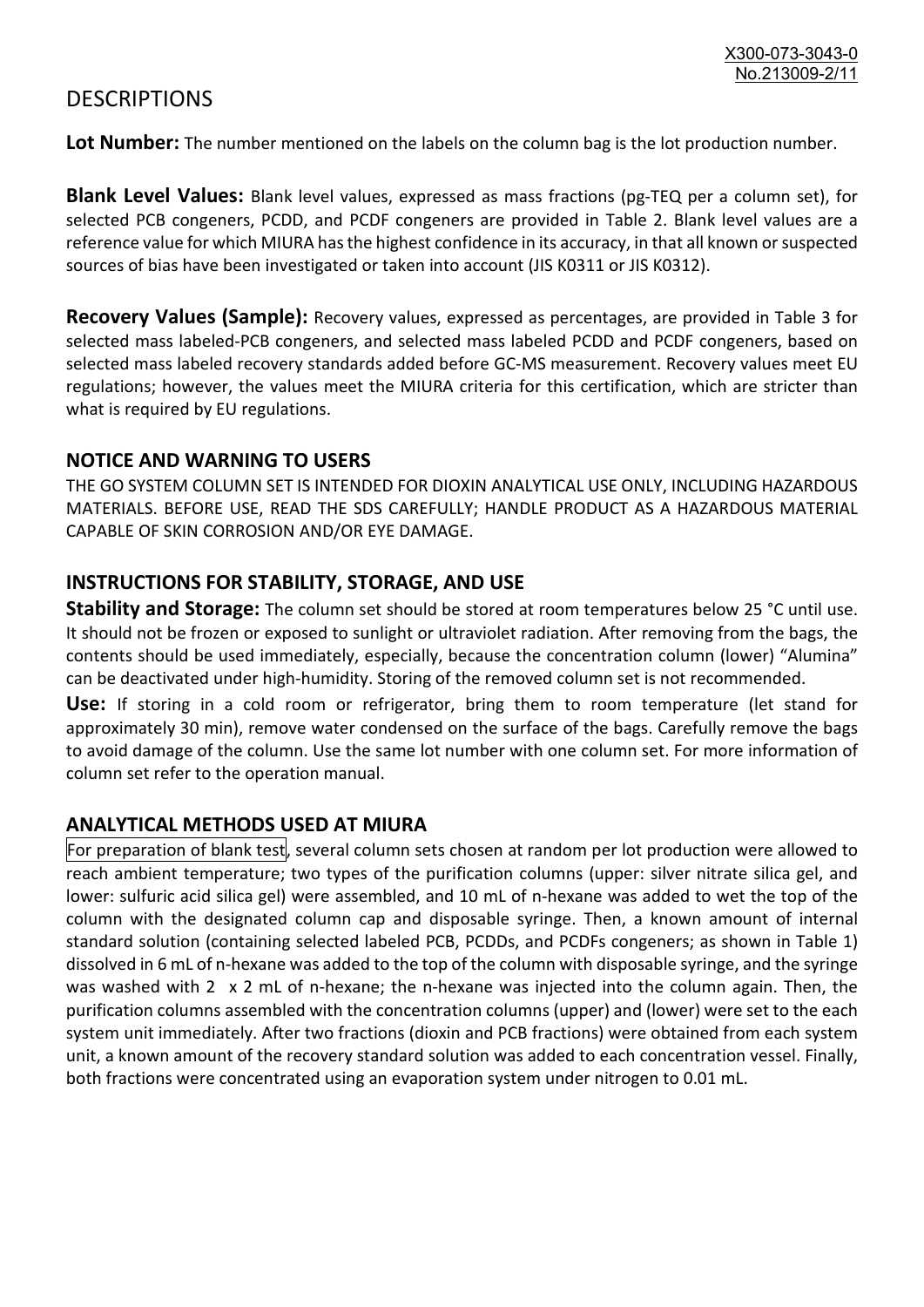X300-073-3043-0 No.213009-3/

| Compounds                   | Standard                      | Maker Code     | Maker                           | <b>Diluted</b><br>Concentration |
|-----------------------------|-------------------------------|----------------|---------------------------------|---------------------------------|
|                             | Internal Standard             | DF-SS-A        |                                 | $10$ ng/mL<br>in decane         |
| PCDDs and PCDFs,<br>DL-PCBs | <b>Internal Standard</b>      | DFP-LCS-B      |                                 |                                 |
|                             | Recovery (Surrogate) Standard | DF-IS-J        |                                 |                                 |
| <b>NDL-PCBs</b>             | Internal Standard             | <b>MBP-28</b>  | Wellington<br>Laboratories Inc. |                                 |
|                             |                               | <b>MBP-52</b>  |                                 |                                 |
|                             |                               | MBP-101        |                                 |                                 |
|                             |                               | <b>MBP-138</b> |                                 |                                 |
|                             |                               | MBP-153        |                                 |                                 |
|                             | Recovery (Surrogate) Standard | <b>MBP-19</b>  |                                 |                                 |
|                             |                               | <b>MBP-70</b>  |                                 |                                 |
|                             |                               | MBP-111        |                                 |                                 |
|                             |                               | MBP-162        |                                 |                                 |
|                             |                               | <b>MBP-178</b> |                                 |                                 |

Table 1. Standard solutions used for recovery tests.

The concentrated dioxin fraction was analyzed using gas chromatography / high resolution mass spectrometry (GC/HRMS) operated in electron impact (EI) mode. A 0.25 mm ID × 60 m fused silica capillary (BPX-DXN, TRAJAN) was used. The concentrated PCB fraction was analyzed using GC/HRMS operated in EI mode. A 0.25 mm ID × 60 m fused silica capillary (HT8-PCB, TRAJAN) was used. All injections were 2 μL using a splitless inlet. The results, blank level values, are provided in Table 2. The chromatograms of each compounds are shown at page 6 and after. Furthermore, the dioxin and PCB fractions were analyzed using gas chromatography / low resolution mass spectrometry operated in total ion scan (m/z 50 to 500) mode, to confirm if interferences may affect determination of target compounds by GC/HRMS are included in the fractions, the chromatograms are not shown here.

For the recovery test (sample), The sunflower seed oil from Helianthus annuus (S5007-1L, Sigma Aldrich) was dissolved in 2 mL of n-hexane. A known amount of the internal standard solution was added to the flask, mixed, and allowed to equilibrate. First, several column sets chosen at random per lot production were allowed to reach ambient temperature; the purification columns (upper) and (lower) were assembled. 10 mL of n-hexane was added to wet the top of the column with the designated column cap and disposable syringe. Then, the sample with the internal standard was injected into the top of the column with the disposable syringe, and the syringe was washed with 2 x 2 mL of n-hexane; the n-hexane was injected into the column again. The purification column was assembled with the concentration column (upper) and (lower), and set to the each system unit immediately. After obtaining two fractions from the system unit, the dioxin and PCB fractions were concentrated using an evaporation system under nitrogen to approximately 0.01 mL. After the addition of a known amount of recovery standard solution, the both fractions were concentrated to 0.02 mL; then dioxin and PCB in each fractions were analyzed using GC/HRMS as mentioned above test. The inspection results is displayed in Table 3.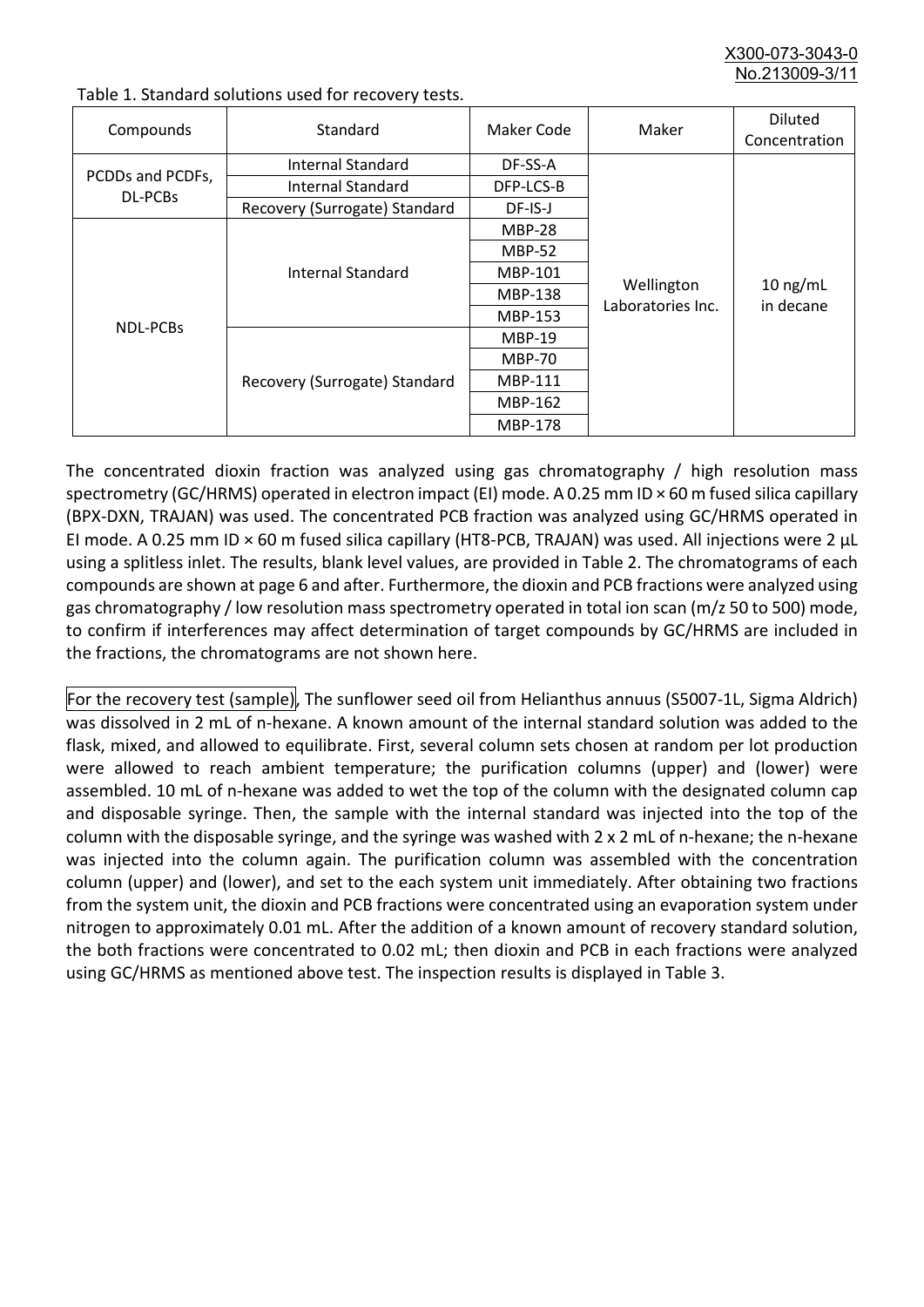X300-073-3043-0 No.213009-4/11

|  | Table 2 Blank levels of dioxins (PCDDs/PCDFs and DL-PCBs) and NDL-PCBs per column set. |
|--|----------------------------------------------------------------------------------------|
|--|----------------------------------------------------------------------------------------|

| abic 2 Diarik icveis of dioxins (I CDD3/TCDTs and DET CD3/ and NDET CD3 pcr column sett.<br>Congener | Concentration | <b>LOQ</b> | <b>LOD</b> | $S/N=3$   | TEQ*      |
|------------------------------------------------------------------------------------------------------|---------------|------------|------------|-----------|-----------|
|                                                                                                      | pg/column     | pg/column  | pg/column  | pg/column | pg/column |
| 2,3,7,8-TeCDD                                                                                        | <b>ND</b>     | 0.29       | 0.09       | 0.09      | 0.09      |
| 1,2,3,7,8-PeCDD                                                                                      | <b>ND</b>     | 0.30       | 0.09       | 0.06      | 0.09      |
| 1,2,3,4,7,8-HxCDD                                                                                    | <b>ND</b>     | 0.8        | 0.2        | 0.2       | 0.02      |
| 1,2,3,6,7,8-HxCDD                                                                                    | <b>ND</b>     | 0.7        | 0.2        | 0.2       | 0.02      |
| 1,2,3,7,8,9-HxCDD                                                                                    | <b>ND</b>     | 0.8        | 0.2        | 0.2       | 0.02      |
| 1,2,3,4,6,7,8-HpCDD                                                                                  | <b>ND</b>     | 1.3        | 0.4        | 0.05      | 0.004     |
| <b>OCDD</b>                                                                                          | <b>ND</b>     | 1.9        | 0.6        | 0.05      | 0.00018   |
| 2,3,7,8-TeCDF                                                                                        | <b>ND</b>     | 0.9        | 0.3        | 0.05      | 0.03      |
| 1,2,3,7,8-PeCDF                                                                                      | <b>ND</b>     | 0.8        | 0.2        | 0.06      | 0.006     |
| 2,3,4,7,8-PeCDF                                                                                      | <b>ND</b>     | 0.5        | 0.2        | 0.06      | 0.06      |
| 1,2,3,4,7,8-HxCDF                                                                                    | <b>ND</b>     | 0.6        | 0.2        | 0.05      | 0.02      |
| 1,2,3,6,7,8-HxCDF                                                                                    | <b>ND</b>     | 0.9        | 0.3        | 0.05      | 0.03      |
| 1,2,3,7,8,9-HxCDF                                                                                    | <b>ND</b>     | 0.6        | 0.2        | 0.05      | 0.02      |
| 2,3,4,6,7,8-HxCDF                                                                                    | <b>ND</b>     | 0.6        | 0.2        | 0.04      | 0.02      |
| 1,2,3,4,6,7,8-HpCDF                                                                                  | <b>ND</b>     | 1.0        | 0.3        | 0.08      | 0.003     |
| 1,2,3,4,7,8,9-HpCDF                                                                                  | <b>ND</b>     | 1.1        | 0.3        | 0.1       | 0.003     |
| <b>OCDF</b>                                                                                          | <b>ND</b>     | 2.0        | 0.6        | 0.1       | 0.00018   |
| #81 (3,4,4',5-TeCB)                                                                                  | <b>ND</b>     | 0.7        | 0.2        | 0.02      | 0.00006   |
| #77 (3,3',4,4'-TeCB)                                                                                 | <b>ND</b>     | 1.5        | 0.5        | 0.02      | 0.00005   |
| #126 (3,3',4,4',5-PeCB)                                                                              | <b>ND</b>     | 0.4        | 0.1        | 0.05      | 0.01      |
| #169 (3,3',4,4',5,5'-HxCB)                                                                           | <b>ND</b>     | 0.9        | 0.3        | 0.02      | 0.009     |
| #123 (2',3,4,4',5-PeCB)                                                                              | <b>ND</b>     | 0.4        | 0.1        | 0.08      | 0.000003  |
| #118 (2,3',4,4',5-PeCB)                                                                              | <b>ND</b>     | 0.7        | 0.2        | 0.09      | 0.000006  |
| #105 (2,3,3',4,4'-PeCB)                                                                              | <b>ND</b>     | 0.4        | 0.1        | 0.08      | 0.000003  |
| #114 (2,3,4,4',5-PeCB)                                                                               | <b>ND</b>     | 0.6        | 0.2        | 0.08      | 0.000006  |
| #167 (2,3',4,4',5,5'-HxCB)                                                                           | <b>ND</b>     | 0.4        | 0.1        | 0.08      | 0.000003  |
| #156 (2,3,3',4,4',5-HxCB)                                                                            | <b>ND</b>     | 0.5        | 0.1        | 0.07      | 0.000003  |
| #157 (2,3,3',4,4',5'-HxCB)                                                                           | <b>ND</b>     | 0.6        | 0.2        | 0.08      | 0.000006  |
| #189 (2,3,3',4,4',5,5'-HpCB)                                                                         | <b>ND</b>     | 0.4        | 0.1        | 0.08      | 0.000003  |
| #28 (2,4,4'-TrCB)                                                                                    | 1.0           | 0.4        | 0.1        | 0.09      |           |
| #52 (2,2',5,5'-TeCB)                                                                                 | 0.4           | 0.3        | 0.1        | 0.06      |           |
| #101 (2,2',4,5,5'-PeCB)                                                                              | (0.2)         | 0.4        | 0.1        | 0.09      |           |
| #138 (2,2',3,4,4',5'-HxCB)                                                                           | <b>ND</b>     | 0.6        | 0.2        | 0.08      |           |
| #153 (2,2',4,4',5,5'-HxCB)                                                                           | <b>ND</b>     | 1.1        | 0.3        | 0.09      |           |
| #180 (2,2',3,4,4',5,5'-HpCB)                                                                         | <b>ND</b>     | 0.6        | 0.2        | 0.1       |           |

\* TEQ: Toxicity Equivalents (are applied WHO-TEF(2006))

- 1. The figures in the parentheses in the concentration of actual measurement denote the concentration of the LOD or more and less than the LOQ.
- 2. ND in the concentration of actual measurement denotes less than the LOD.
- 3. TEQ are calculated with an actual measurement which is the concentration of the LOQ or more, and an actual measurement which is the concentration of the LOD or more and less than the LOQ, respectively. For values less than the LOD, TEQ are calculated with the LOD.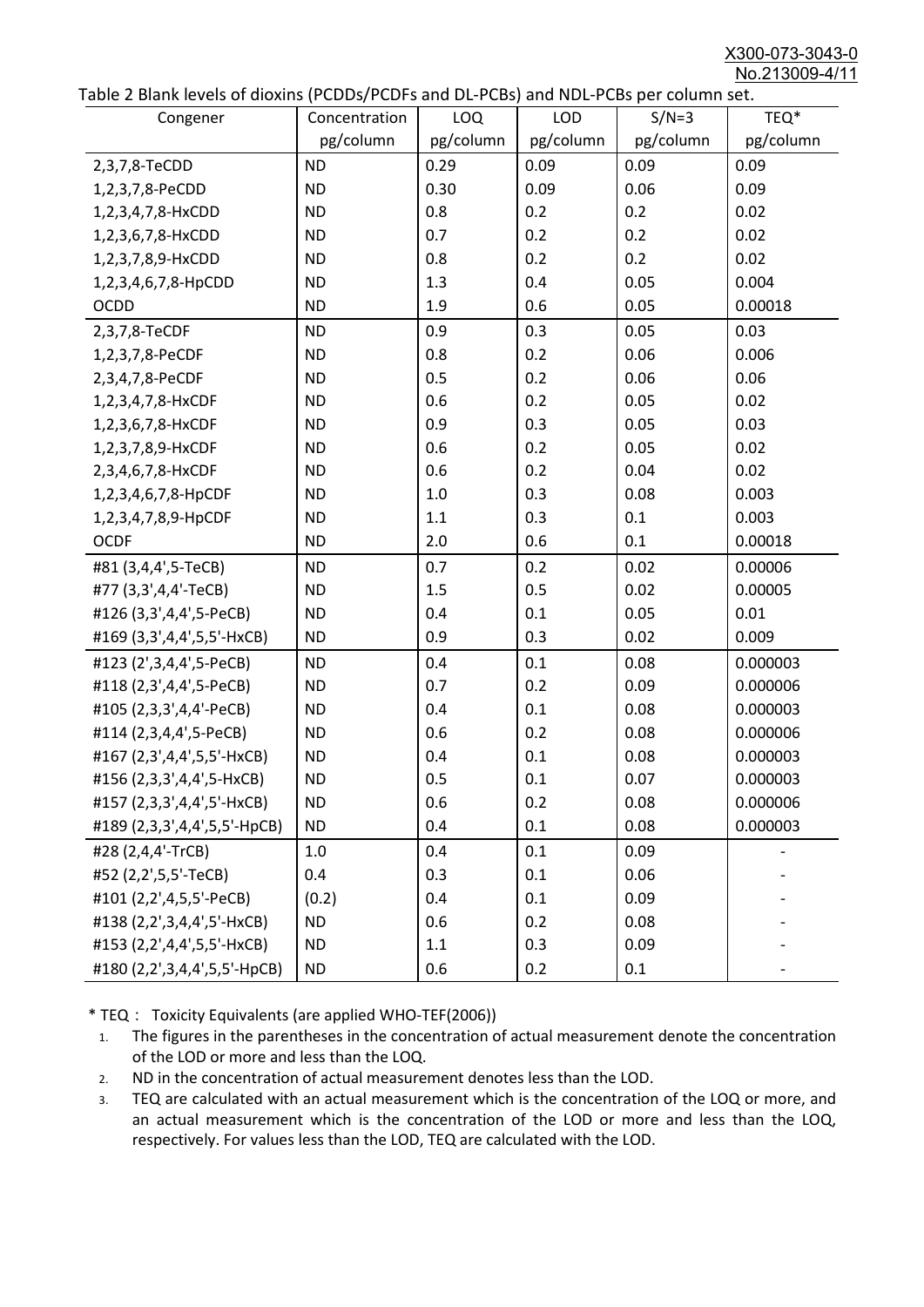| יכ אומג<br><b>INCLOSUTION</b> OF REPORT THE THEIR STRINGER<br>Congener | Sample |
|------------------------------------------------------------------------|--------|
| 2,3,7,8-TeCDD                                                          | 78%    |
| 1,2,3,7,8-PeCDD                                                        | 88%    |
| 1,2,3,4,7,8-HxCDD                                                      | 88%    |
| 1,2,3,6,7,8-HxCDD                                                      | 88%    |
| 1,2,3,7,8,9-HxCDD                                                      | 88%    |
| 1,2,3,4,6,7,8-HpCDD                                                    | 86 %   |
| <b>OCDD</b>                                                            | 80%    |
| 2,3,7,8-TeCDF                                                          | 91 %   |
| 1,2,3,7,8-PeCDF                                                        | 98%    |
| 2,3,4,7,8-PeCDF                                                        | 94 %   |
| 1,2,3,4,7,8-HxCDF                                                      | 86%    |
| 1,2,3,6,7,8-HxCDF                                                      | 86 %   |
| 1,2,3,7,8,9-HxCDF                                                      | 90%    |
| 2,3,4,6,7,8-HxCDF                                                      | 88%    |
| 1,2,3,4,6,7,8-HpCDF                                                    | 85%    |
| 1,2,3,4,7,8,9-HpCDF                                                    | 84 %   |
| <b>OCDF</b>                                                            | 77%    |
| #81 (3,4,4',5-TeCB)                                                    | 95 %   |
| #77 (3,3',4,4'-TeCB)                                                   | 95 %   |
| #126 (3,3',4,4',5-PeCB)                                                | 89 %   |
| #169 (3,3',4,4',5,5'-HxCB)                                             | 89%    |
| #123 (2', 3, 4, 4', 5-PeCB)                                            | 80%    |
| #118 (2,3',4,4',5-PeCB)                                                | 80%    |
| #105 (2,3,3',4,4'-PeCB)                                                | 82%    |
| #114 (2,3,4,4',5-PeCB)                                                 | 81%    |
| #167 (2,3',4,4',5,5'-HxCB)                                             | 89%    |
| #156 (2,3,3',4,4',5-HxCB)                                              | 89%    |
| #157 (2,3,3',4,4',5'-HxCB)                                             | 91%    |
| #189 (2,3,3',4,4',5,5'-HpCB)                                           | 86%    |
| #28 (2,4,4'-TrCB)                                                      | 86%    |
| #52 (2,2',5,5'-TeCB)                                                   | 84%    |
| #101 (2,2',4,5,5'-PeCB)                                                | 85%    |
| #138 (2,2',3,4,4',5'-HxCB)                                             | 94%    |
| #153 (2,2',4,4',5,5'-HxCB)                                             | 89%    |
| #180 (2,2',3,4,4',5,5'-HpCB)                                           | 97%    |

Table 3. Recoveries of labeled internal standards.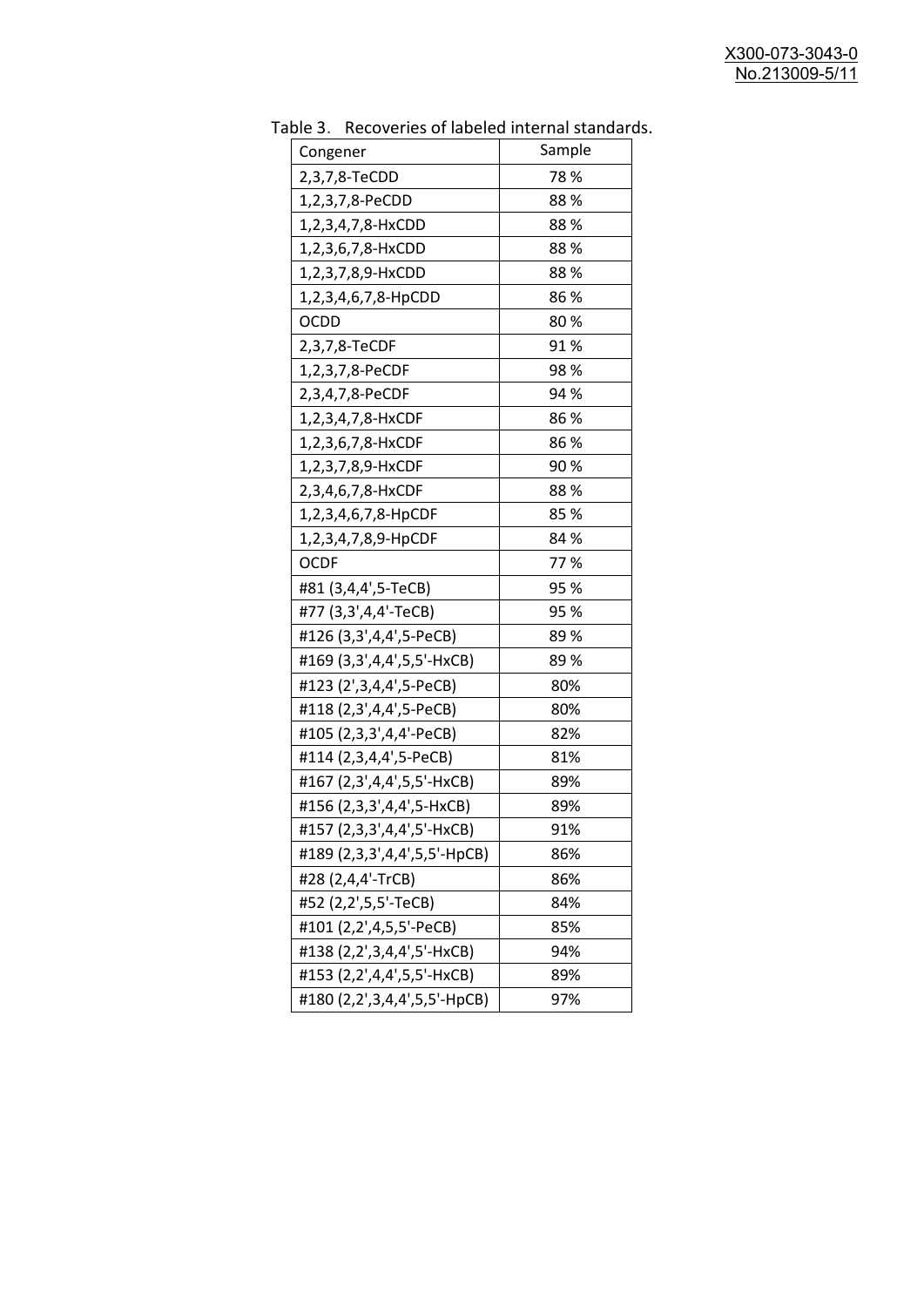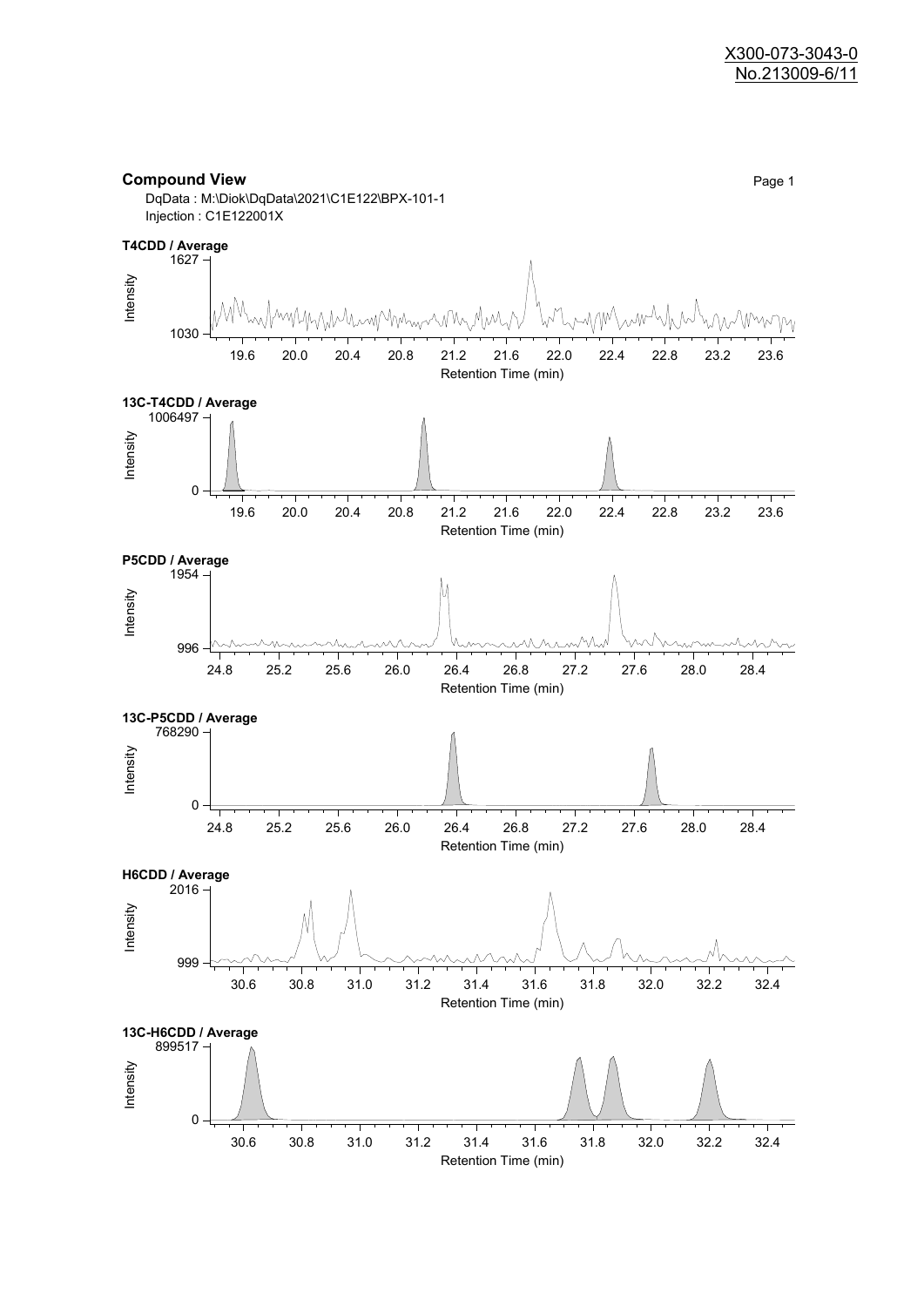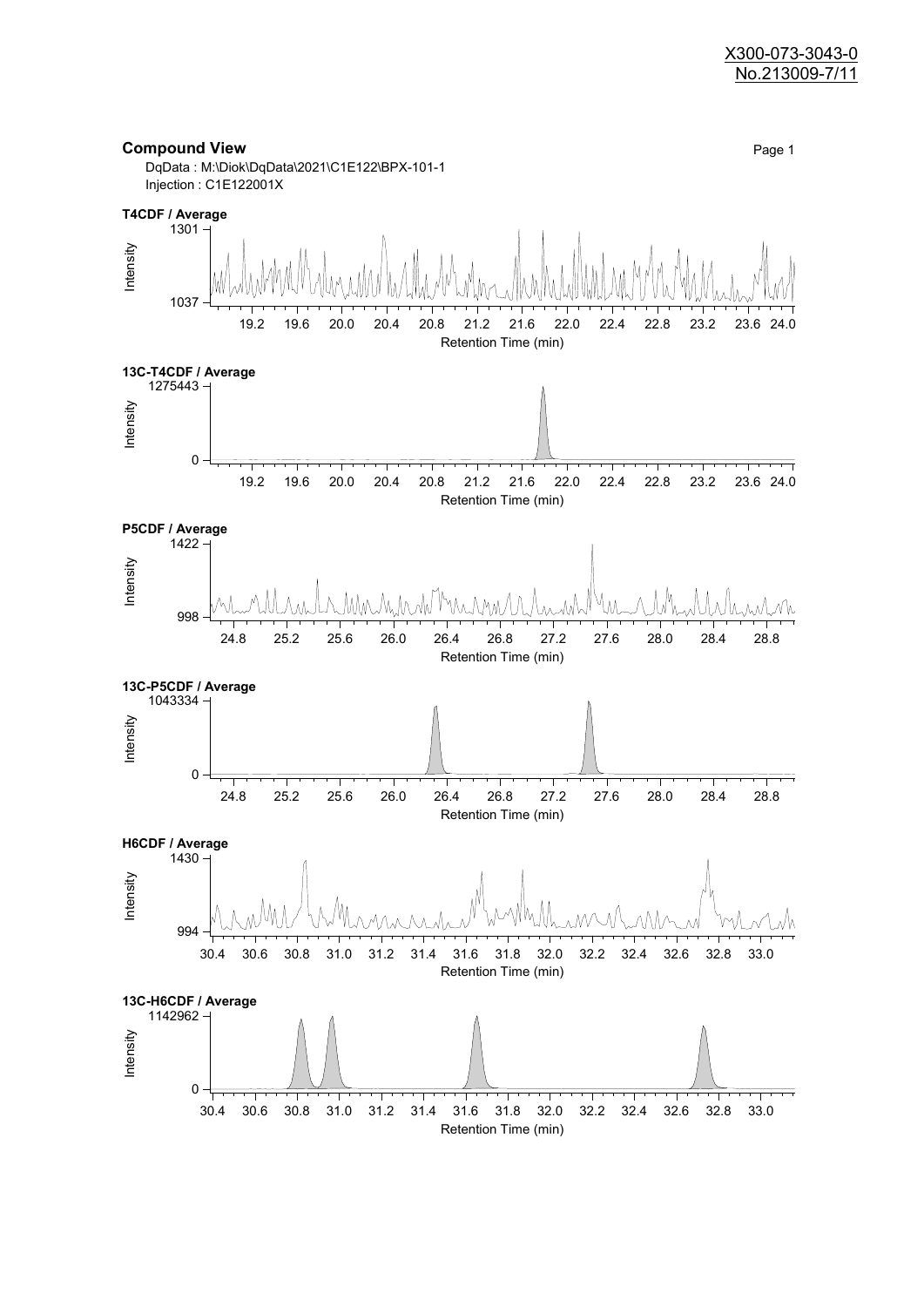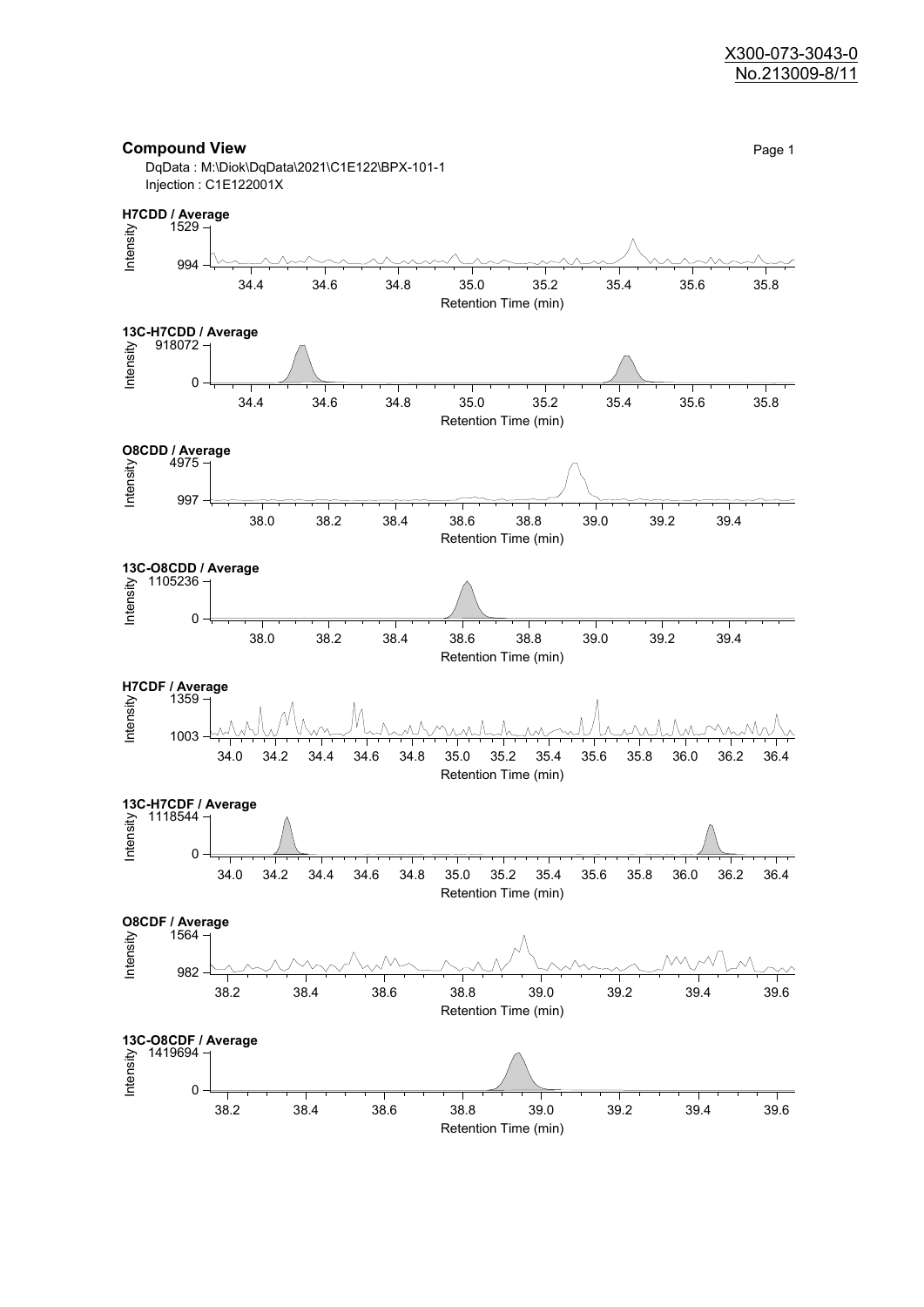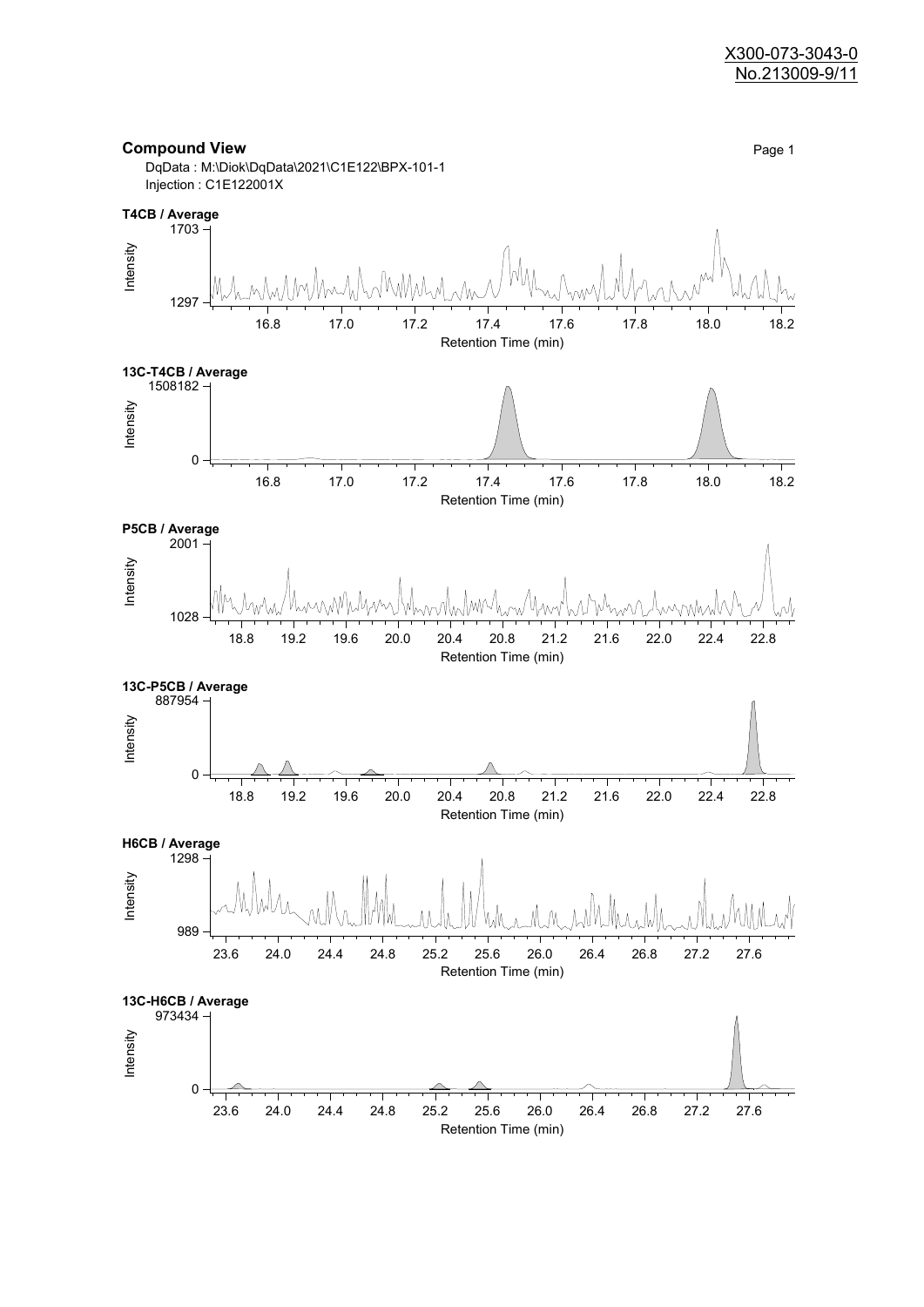